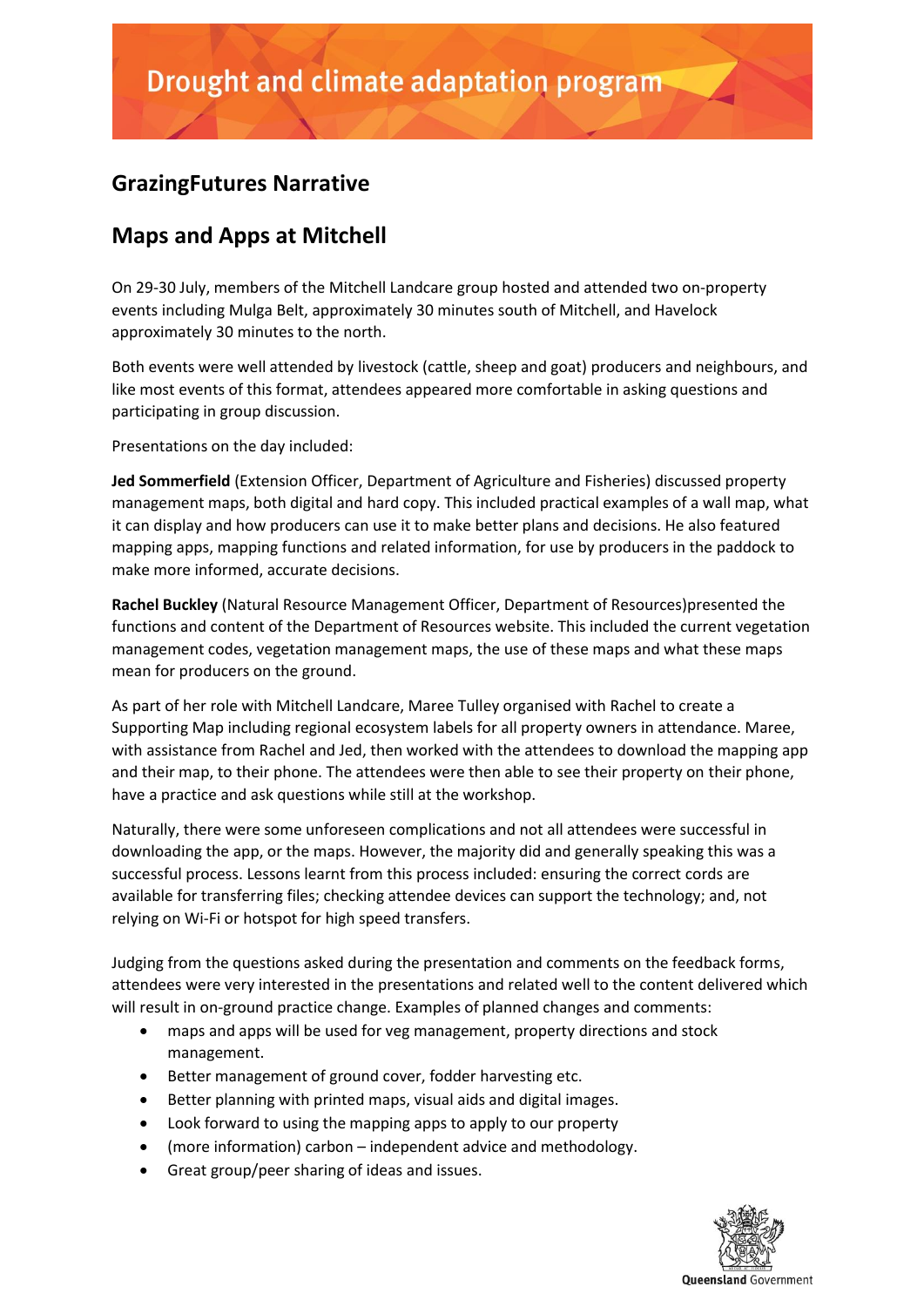• Hold more events to keep us up-to-date. Really good day, needs to be more like this to keep people up-to-date.

Comments which identified areas for improvement are:

- More mapping services.
- A more in-depth session on how we can map our own property ourselves rather than sending it off
- Being notified of changes to the vegetation management legislations
- Stop the side conversation
- Would have been better to have more focus on this area (Brigalow and Pine) rather than mulga country – comment from attendee at Havelock.

From conversations on the day and feedback received, there are several attendees who are interested in follow-up, and there are potential case studies in the next 6-12 months as producers implement changes on their properties. Case study examples range from a wall map showing infrastructure for simple record keeping and planning; ground truthing mapping for timber harvesting; and calculating and monitoring stocking rates.

A summary of the workshop attendees and feedback is included in Table 1. Table 2 details the size and variety of livestock operations represented at both workshops.

|                                                               | Attendees  | <b>Businesses</b> | Satisfaction  | Value    | <b>New</b>    | Change   | Change very    |  |  |  |  |
|---------------------------------------------------------------|------------|-------------------|---------------|----------|---------------|----------|----------------|--|--|--|--|
|                                                               |            |                   | rating (1-10) | rating   | knowledge     | average  | likely         |  |  |  |  |
|                                                               |            |                   |               | $(1-10)$ | /skills (% of | $(1-7)*$ | (attendees?)   |  |  |  |  |
|                                                               |            |                   |               |          | attendees?)   |          |                |  |  |  |  |
| Mulga Belt                                                    | 10         | 4                 | 9.4           | 9.2      | 100           | 6.1      | $\overline{4}$ |  |  |  |  |
| Havelock                                                      | 15         | 10                | 8.1           | 8.2      | 100           | 5.8      |                |  |  |  |  |
| <b>Totals and</b>                                             | 25 (total) | 14 (total)        | 8.7           | 8.7      | 100           | 6        | 5 (total)      |  |  |  |  |
| averages                                                      |            |                   |               |          |               |          |                |  |  |  |  |
| *Change scale (1-7). 1 - very unlikely to 7 - is very likely. |            |                   |               |          |               |          |                |  |  |  |  |

Table 1. Participant feedback from Mulga Belt and Havelock workshops.

|              | Producers | <b>Hectares</b> | Cattle | Sheep  | Goats  | Wool  |
|--------------|-----------|-----------------|--------|--------|--------|-------|
|              | new to GF |                 |        |        |        | bales |
| Mulga Belt   |           | 54.405          | 10,670 | 2,000  | 17.500 | 50    |
| Havelock     |           | 325.430         | 32.610 | 70,000 | 7,000  | 500   |
| <b>Total</b> | 14        | 379,835         | 43,280 | 72,000 | 24,500 | 550   |

Table 2. Participant feedback from Mulga Belt and Havelock workshops.

Additional noteworthy points include:

- The facilities at Mulga Belt rival and surpass many town halls. Jodie Noon's dance studio seen in the photos below, is a large room with a professional grade projector which projects a large clear image. It can be seen in the background of the group photo (Figure 6) that there is another building under construction. When completed this will be a catering, kitchen and entertaining area, making this a fantastic venue for future events.
- In attendance on both days were representatives from the Rural Fire Service, Wayne Ford and Adam Moss. From conversations with them and their feedback forms, they will be in contact to collaborate in the future. They are especially interested in the Department of Environment and Science Long Paddock services. The capacity to remotely measure and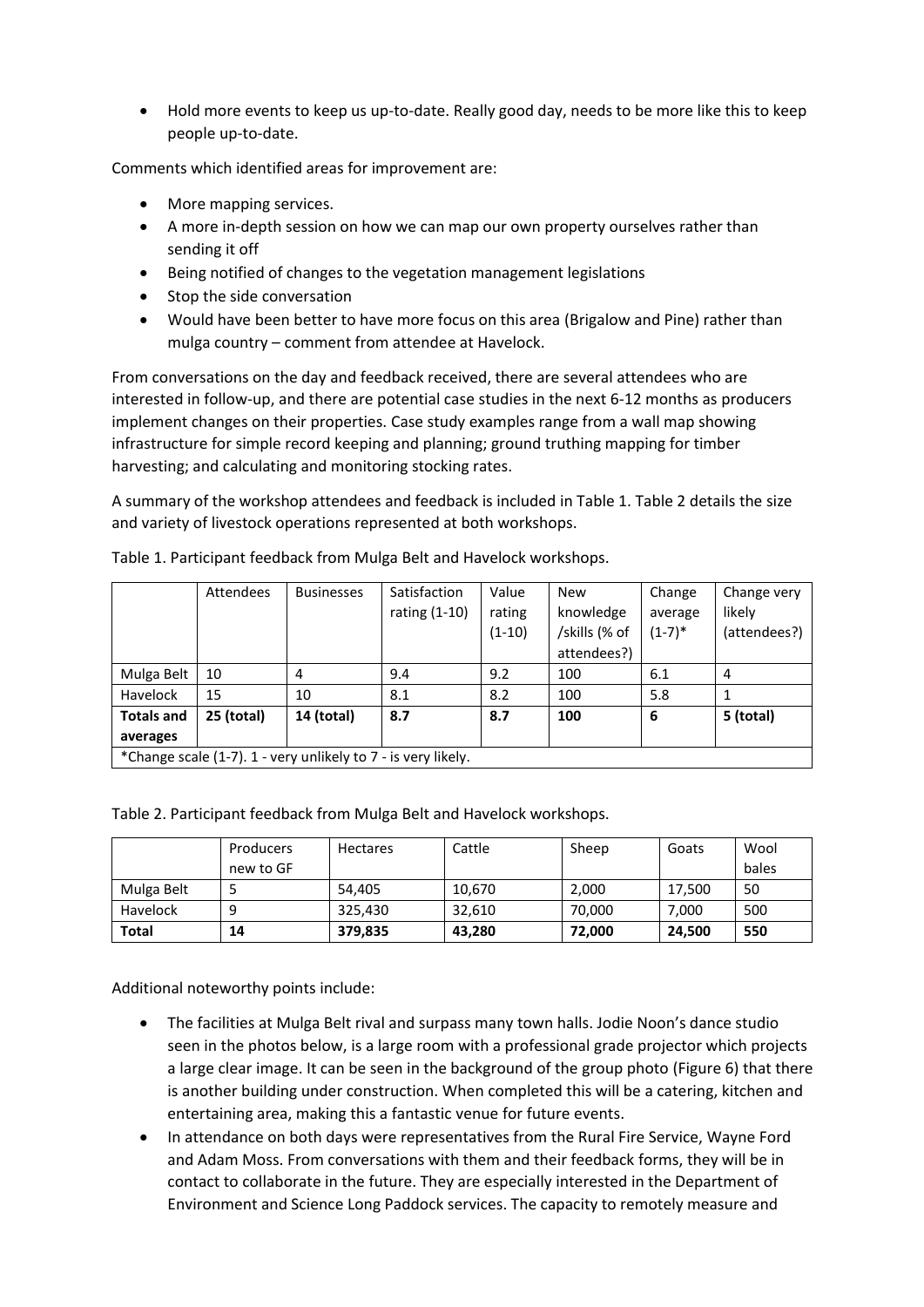monitor ground cover, tree cover and bare ground in relation to mitigation burns and fuel load monitoring is vital to some of their decision making processes.

This event was organised and facilitated by Maree Tulley of the Mitchell Landcare Group and delivered in collaboration between the Department of Resources and Department of Agriculture and Fisheries.



Figure 1 & 2. Attendees at Havelock.



Figure 3. Rachel Buckley, presenting at Havelock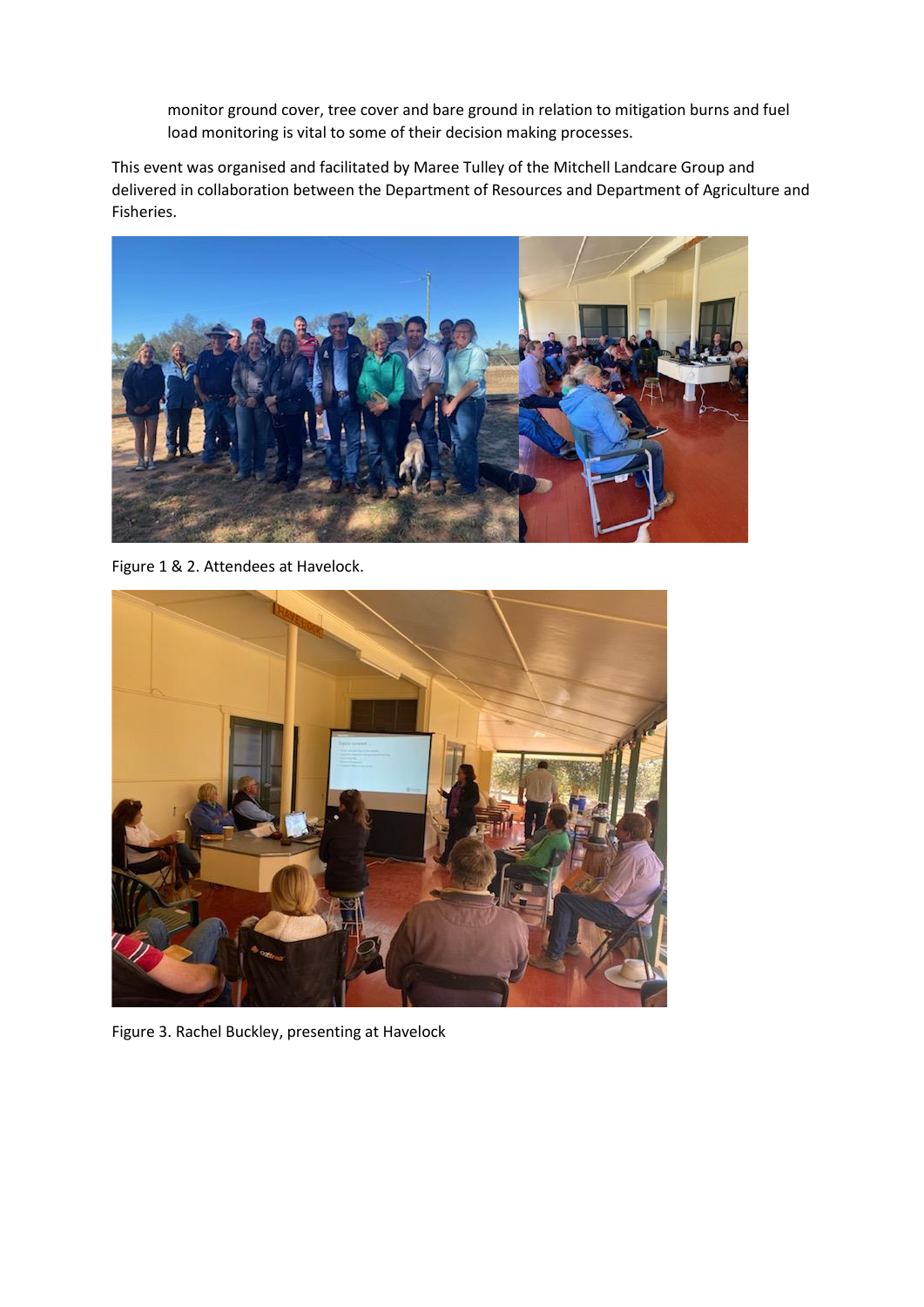

Figure 4. Jed Sommerfield presenting at Mulga Belt



Figure 5. Attendees and presenters at Mulga Belt